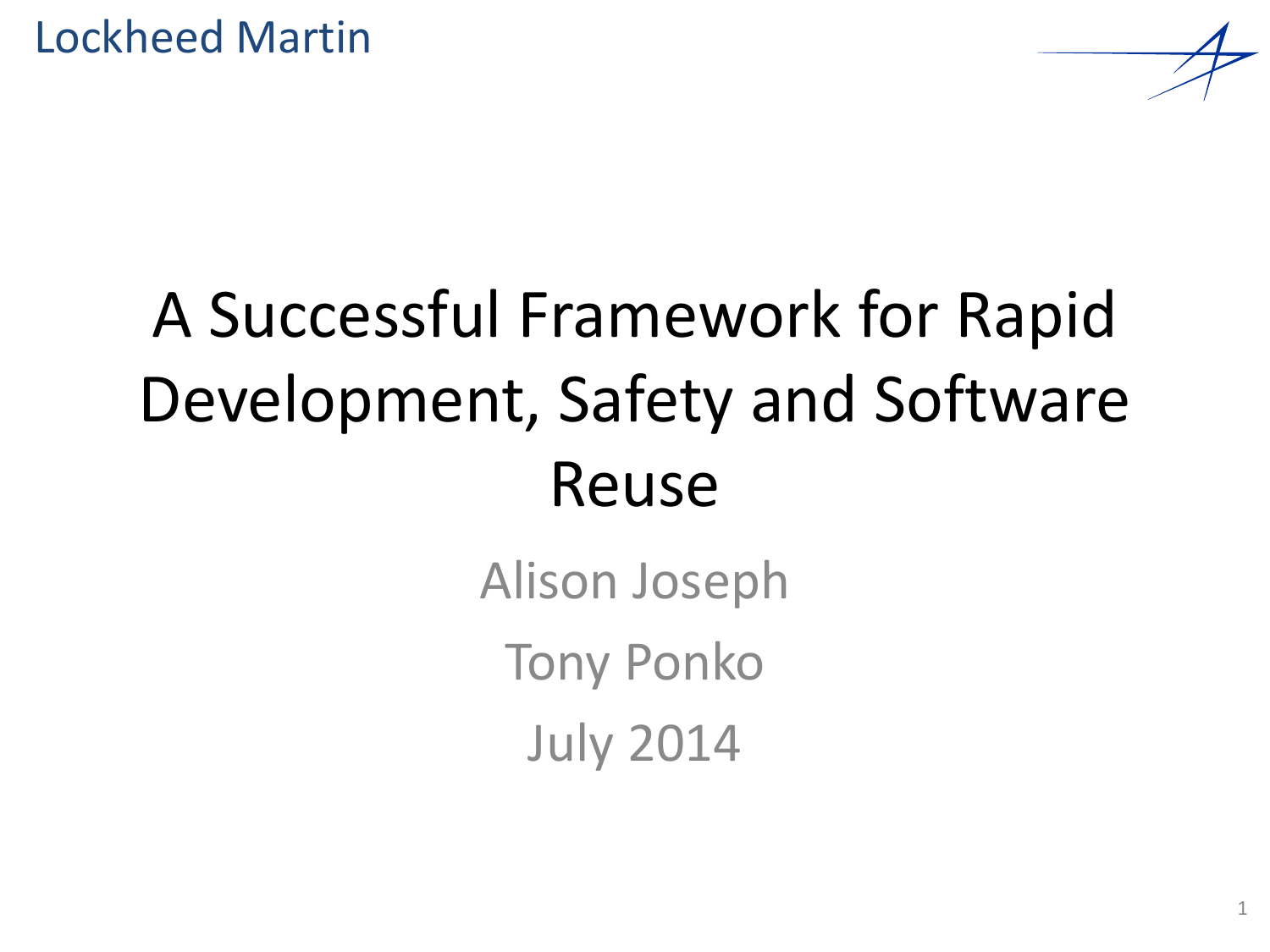### **Overview**

- Background
- Challenges
- Solutions
- Framework
- Lessons Learned
- Video
- Questions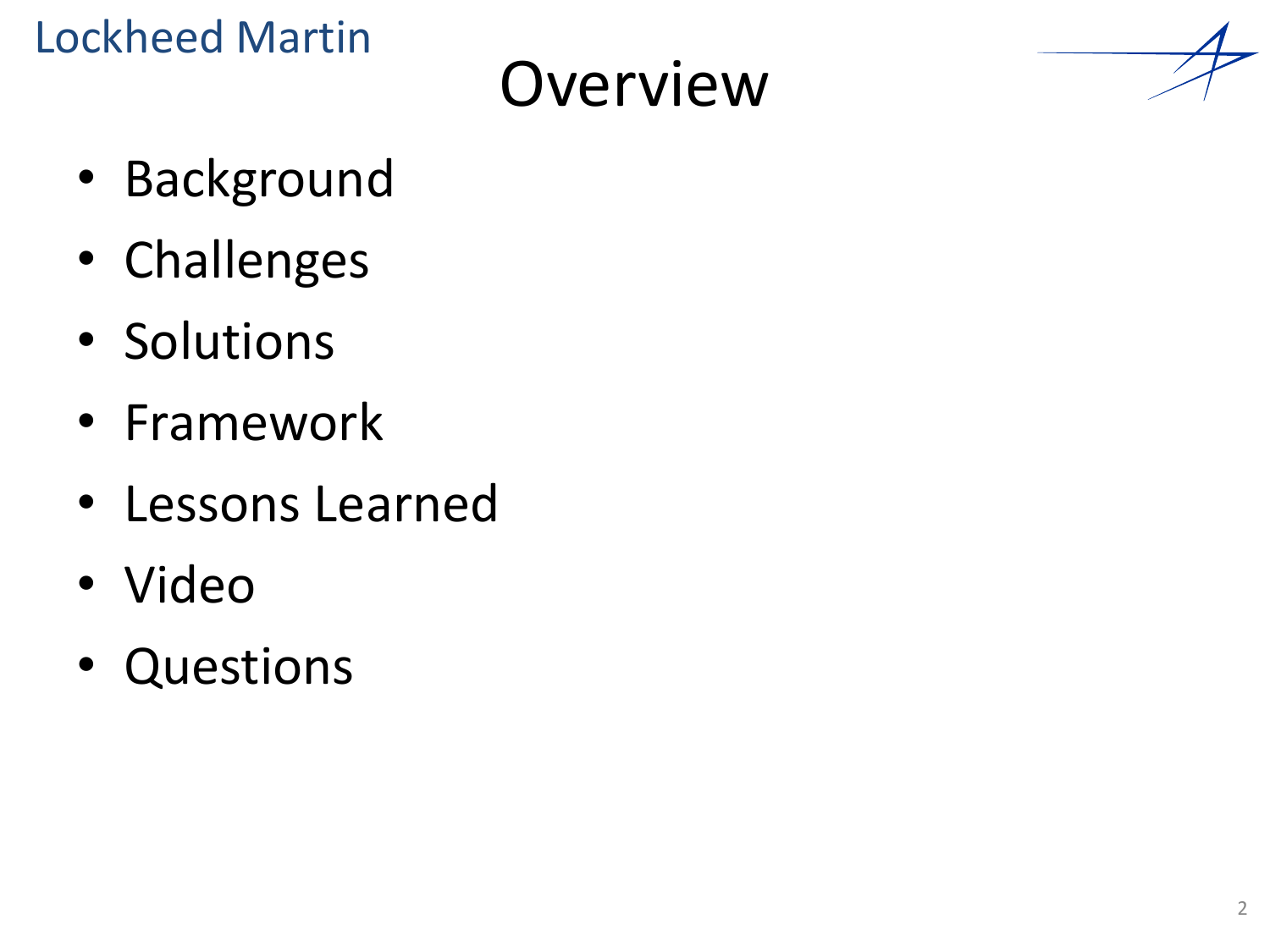# Background



- Development of new electronic safe and arm device
	- Experienced product development team assembled
	- Legacy LM work products selected as baseline
		- Expectations
			- Rapid development
			- Software reuse (leverage previous safety compliance)
		- Reality
			- Good starting point
			- Time and effort still required to ensure compliance with current safety standards/requirements

#### **Reuse is a valid approach...but safety compliance not assured**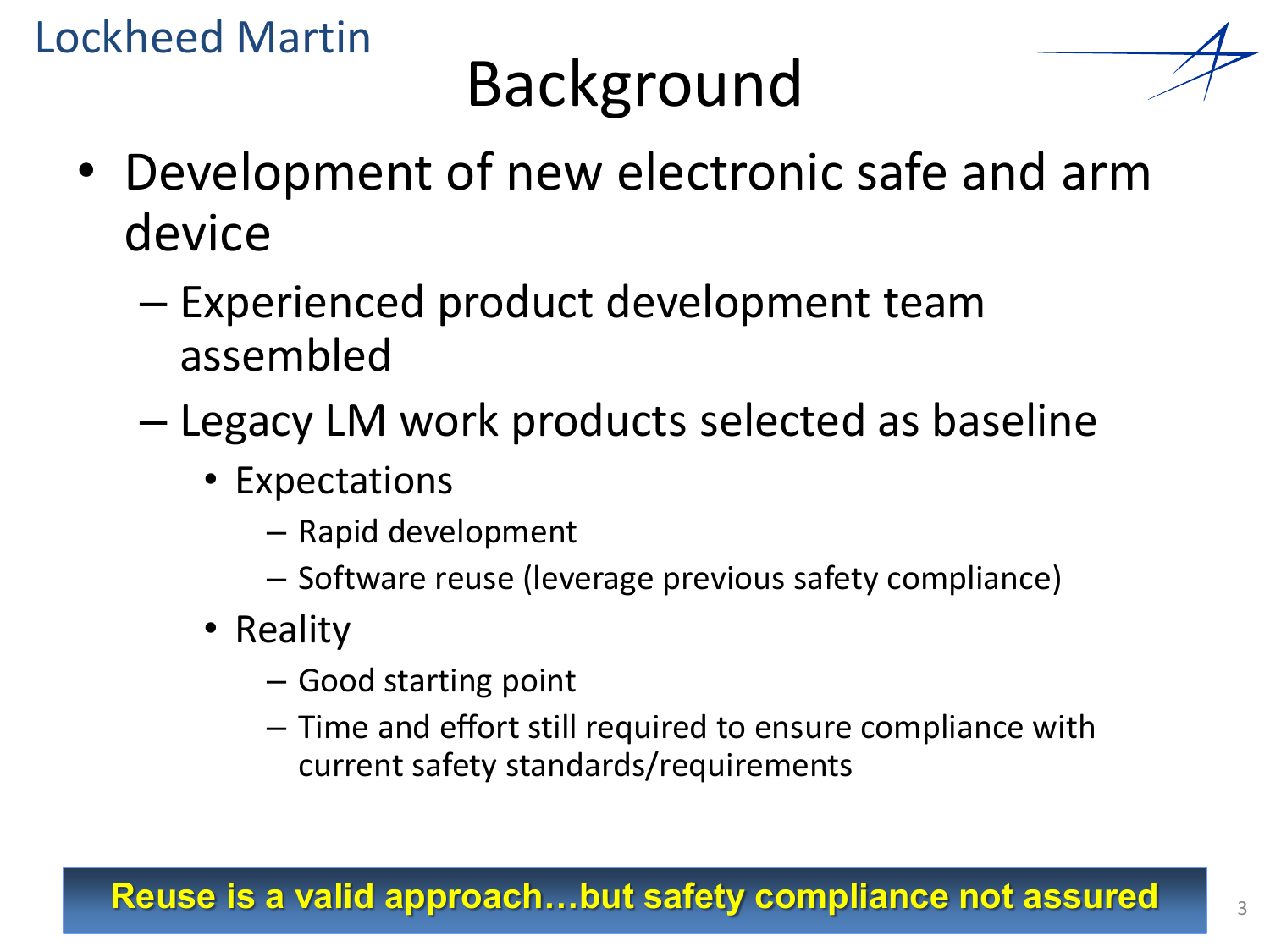# Challenges



- Safety engineering requirements/guidelines had evolved
	- Required verifying compliance with current mission requirements/safety guidelines
- Reuse Not so fast…
	- Code not "drag and drop"
		- Reuse code baselined several years ago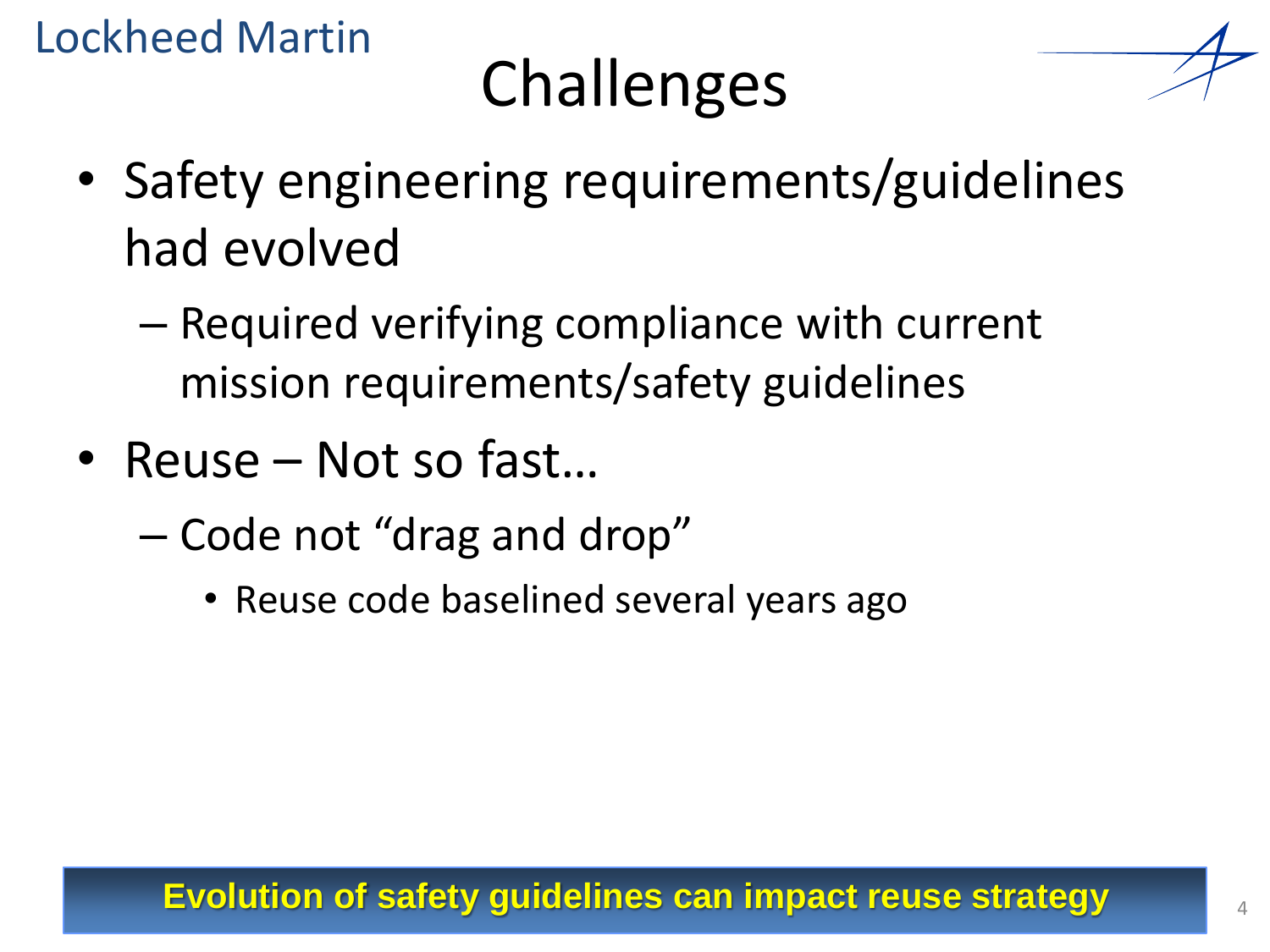## **Solutions**



- Manage expectations
- Safety Engineering as a design partner
	- Understands current requirements
	- Guides systems/software efforts
- Modified framework with safety in mind
	- Insert "compliance mindset" into existing development framework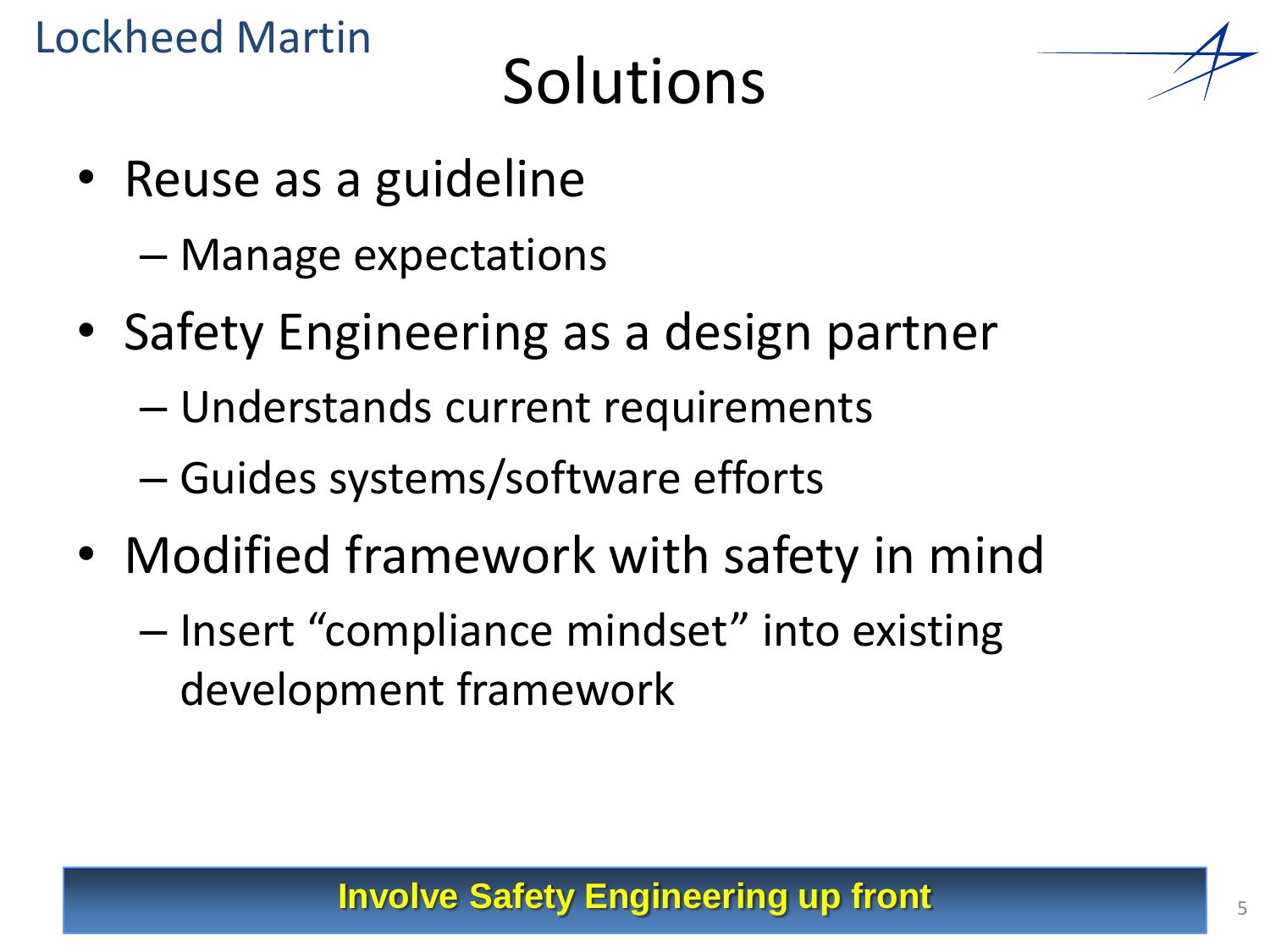#### Lockheed Martin Framework Overview

- $\Box$  Create plan
- $\Box$  Eorm estafety s Comment Tenden Wahrkgrend ban (SEC W Gestings
- $\Box$  Create baseline work products
- $\Box$  Create design
- Implement design
- Test
- **□** Safety Board Presentations

#### **Basic design flow with Safety interlaced throughout entire process**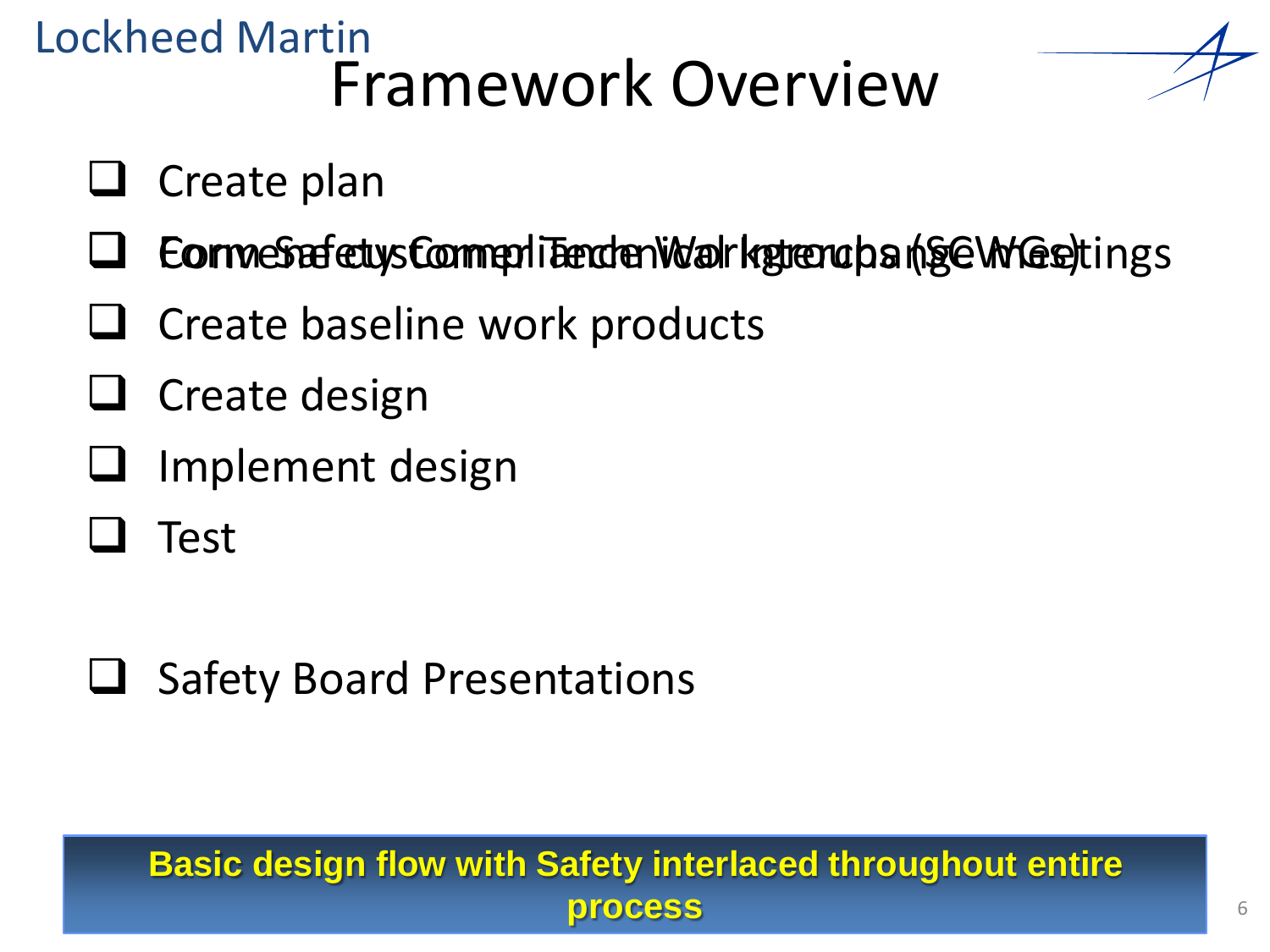### Framework



### **O**Create plan

- Layout schedule
	- Include time for Compliance Assessments
	- Include time for Fuze Board reviews
- Identify <u>all</u> work products up front
	- What is required (Systems, Software, and Safety)
	- Establish reuse strategy
	- Who "owns" work products
	- Resources required to produce work products
	- Safety Compliance Checklists to verify work products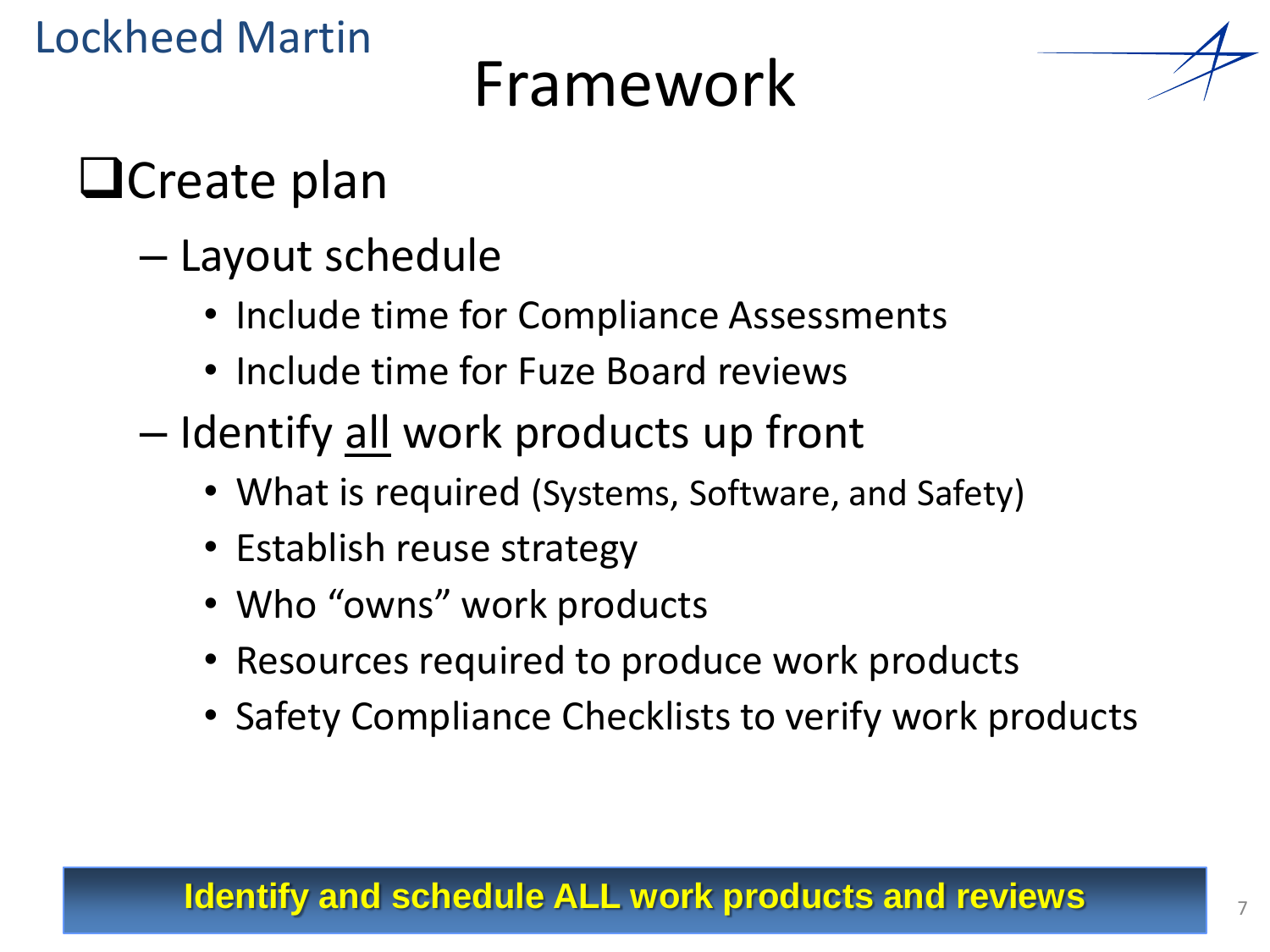

- Internal
	- Program Lead, Safety, Systems, Software, Electrical, **Quality**
- External (Layered)
	- Internal SCWG and Customer
		- Concurrence / partnering
		- Review safety presentations before Fuze Board meetings
	- Internal SCWG, Customer and Fuze Board members
	- Become a team
	- Ask questions
		- They want to help you succeed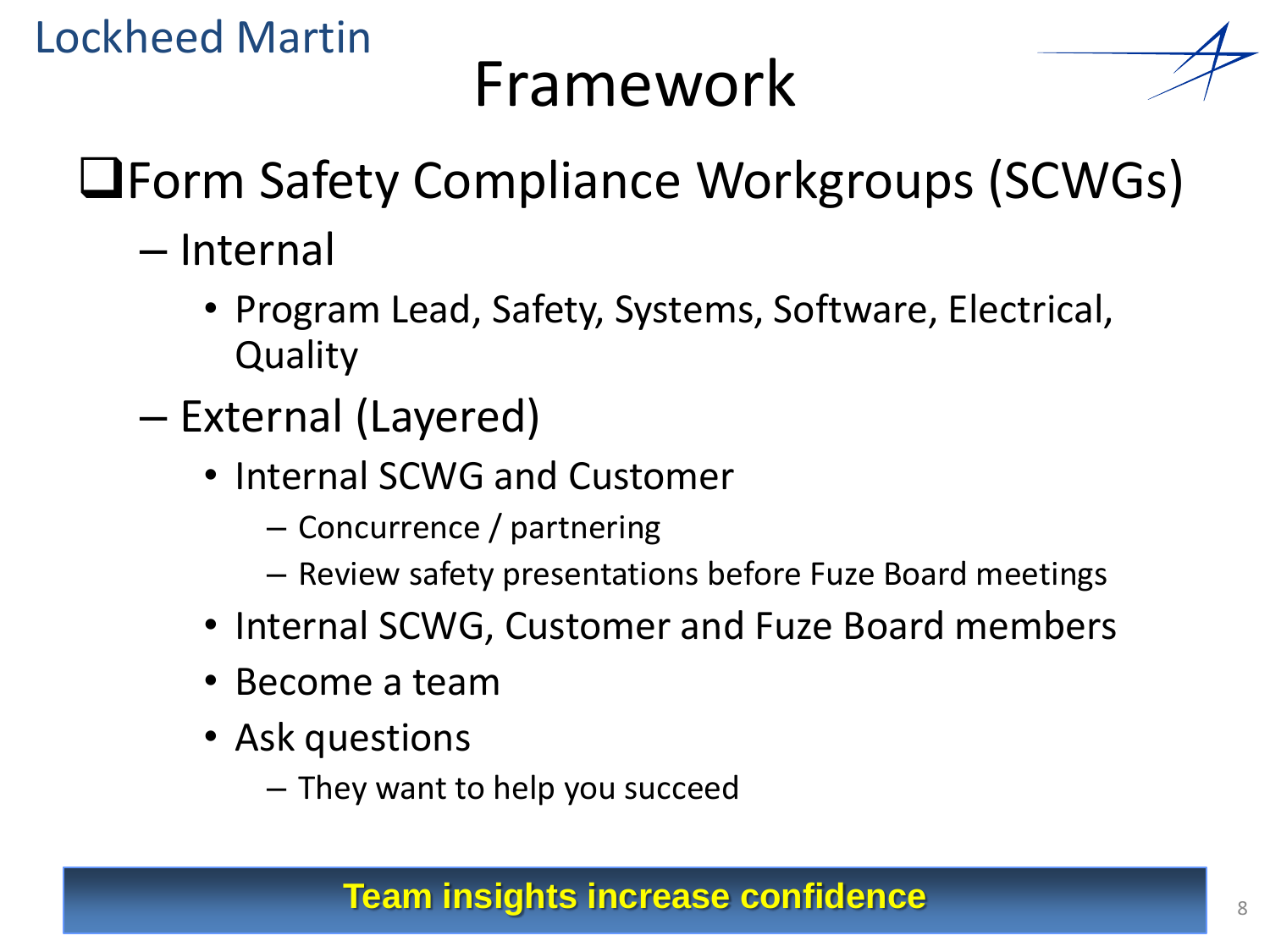## Framework



Form Safety Compliance Workgroups (SCWGs)

- Reviews reuse strategy
- Reviews requirements and safety impact
- Reviews design and safety impact
- Reviews Safety Compliance Checklists status/progress
- Provides multi-disciplined insight with compliance questions/concerns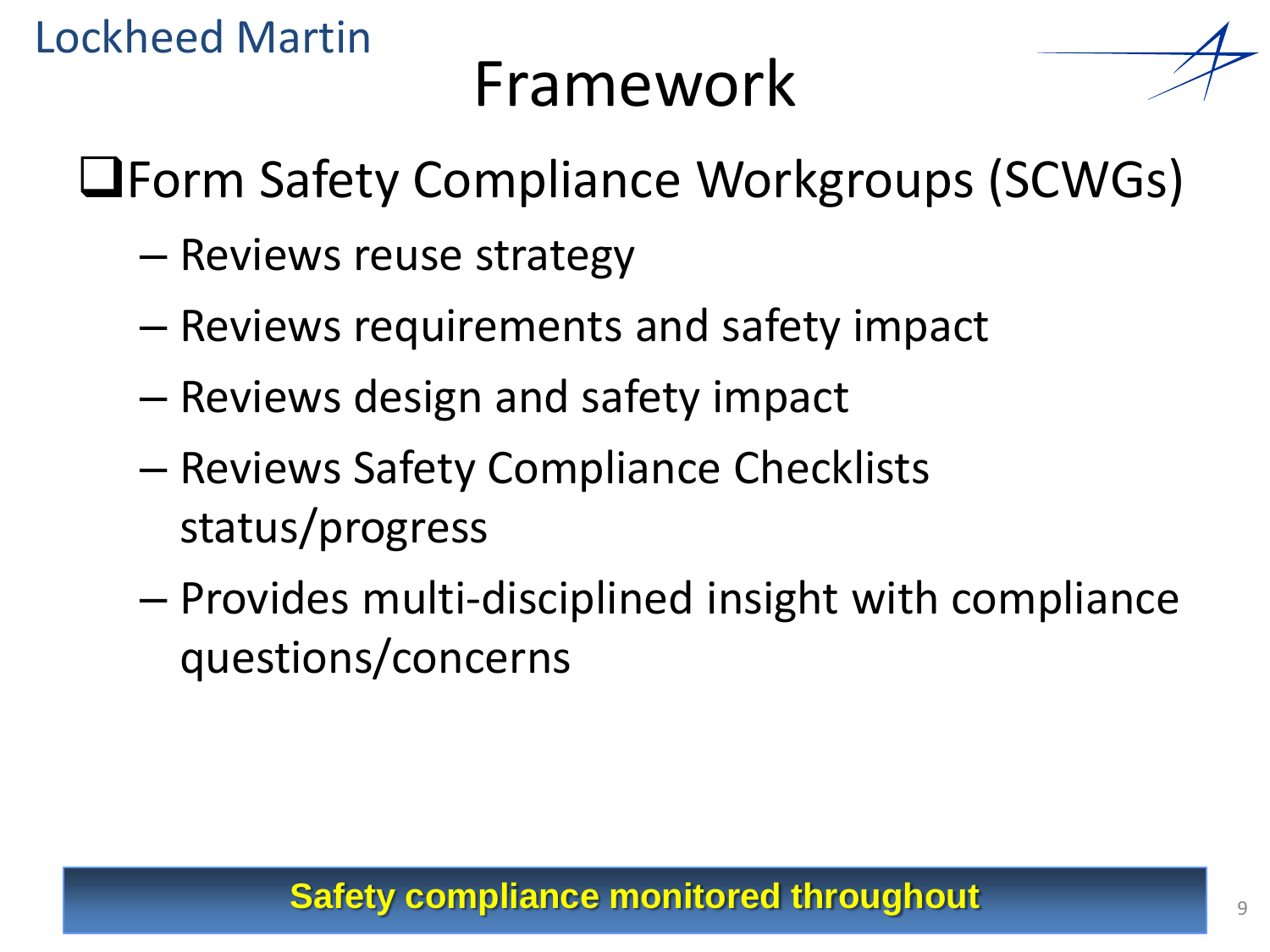

- **Latter Convene customer Technical Interchange** Meetings
	- Keep customer in-the-loop
	- Discuss progress / concerns / obstacles
	- Discuss requirements / design / safety changes
	- Do not be afraid to discuss issues/ask questions
		- OK to admit you don't know how safety aspects apply
		- Sometimes "N/A" is the right answer
		- Others have experience and can help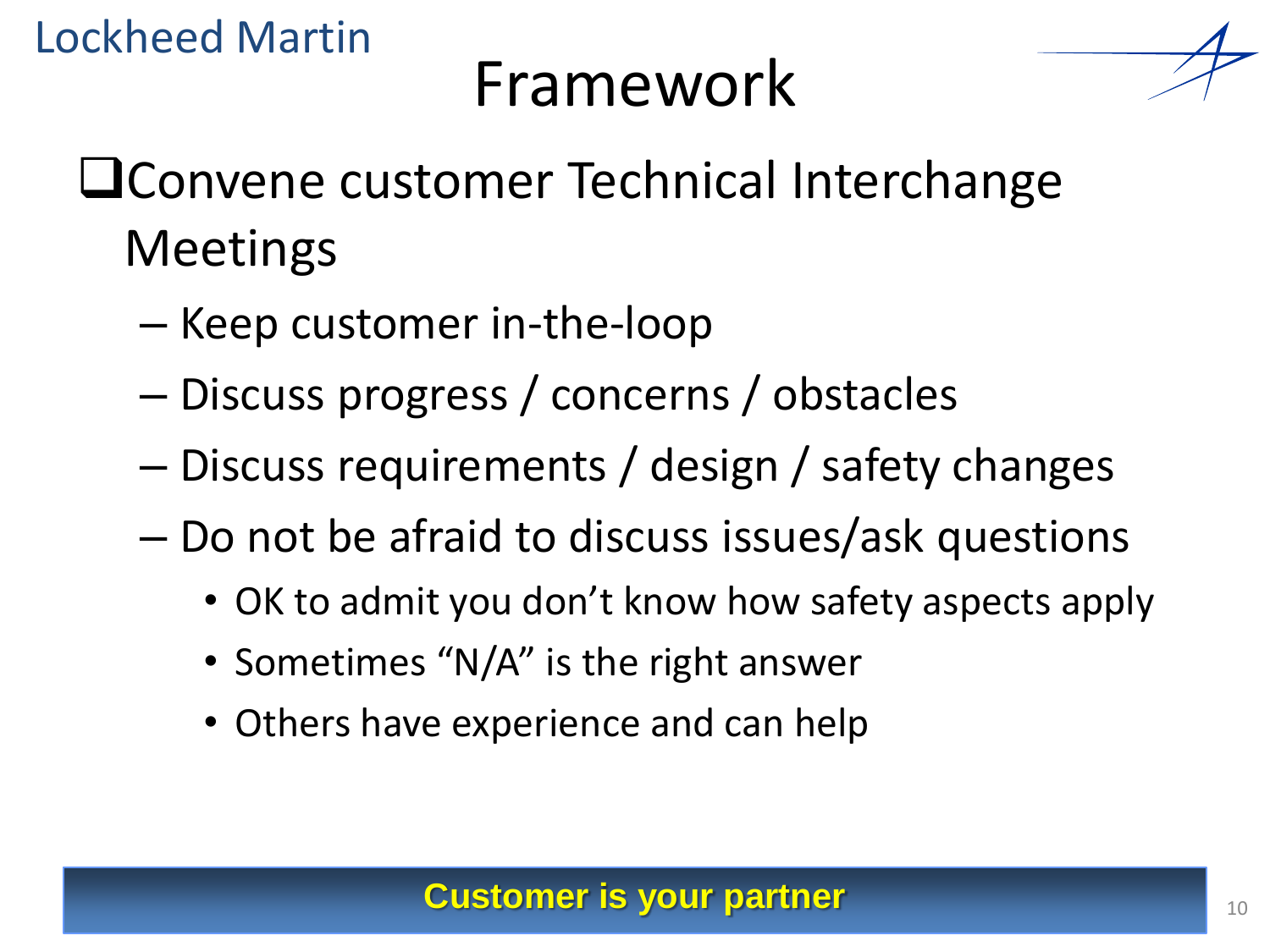## Framework

□ Create baseline work products

- Ensure requirements are clear and testable
- Ensure requirements are properly allocated
	- Systems, Software, Firmware, Electrical, Reliability, etc.
- Ensure requirements assigned Safety Critical[S-C] / Safety Related [S-R] "Safety Rating Tags" (SRTs)
	- Absolutely necessary and critical
- Review traceability and compliance matrices
- Ensure safety requirements are traceable to code level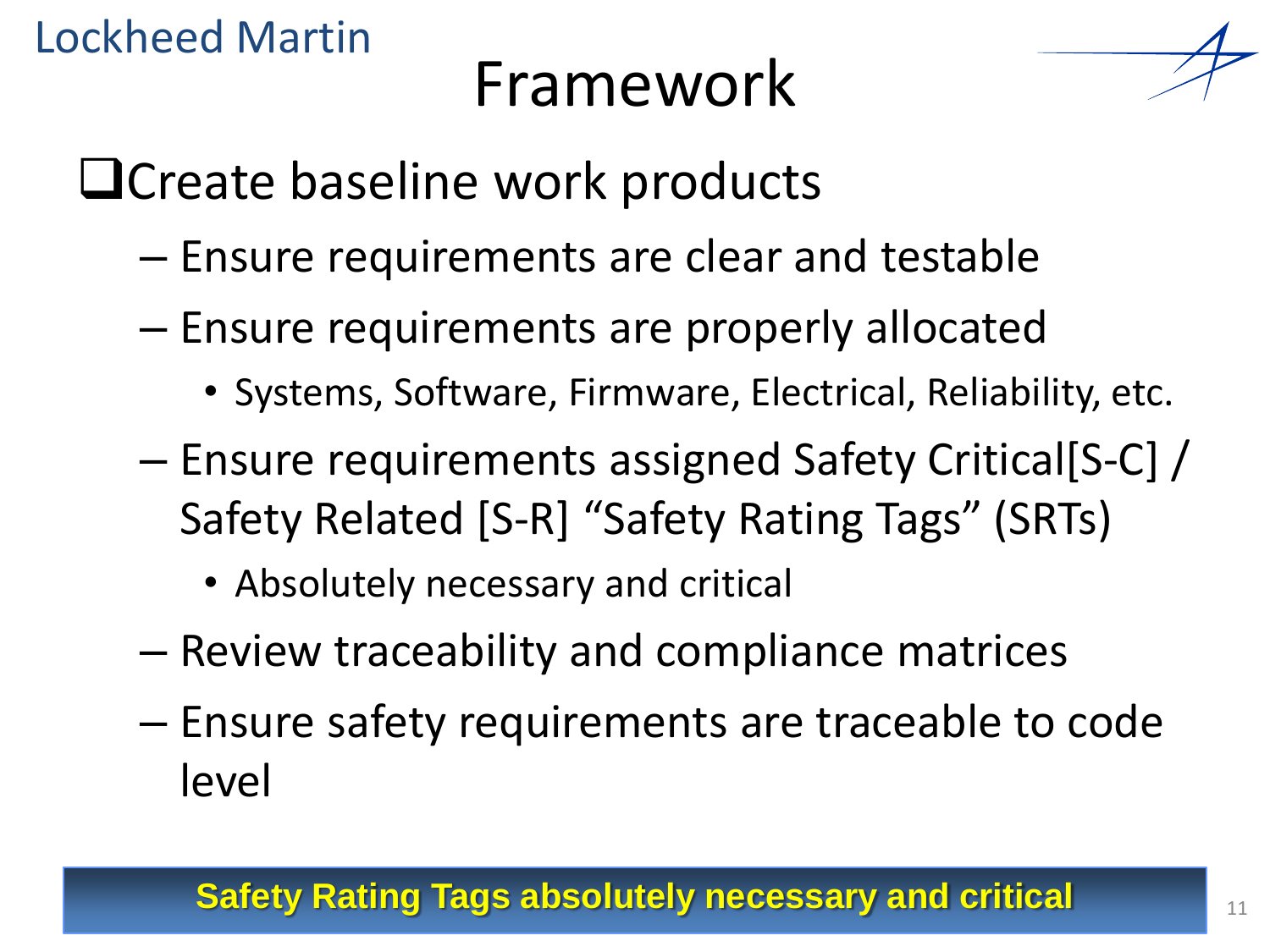

- Design with testing in mind
	- Need to prove requirements are not only implemented, but are implemented correctly
- Isolate [S-C]/[S-R] functionality using separate source code files
	- Design should consider partitioning
- Eliminate unnecessary features from reused code
	- Irrelevant legacy functionality, obsolete/outdated debug services, etc.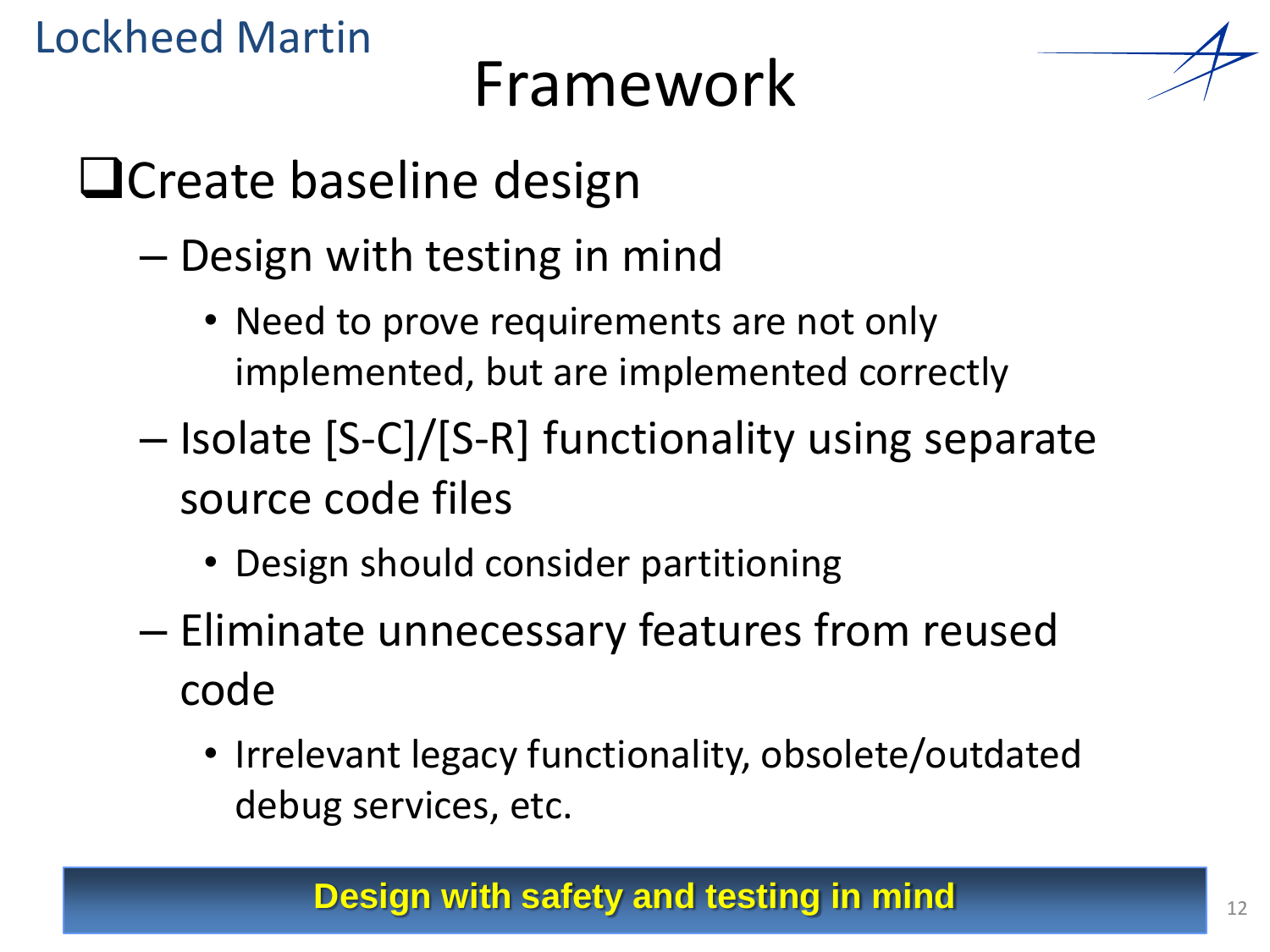### Framework



#### **Implement design**

- Generate source code files
	- Isolate [S-C]/[S-R] functionality using separate source code files
	- Embed Software Requirement IDs and SRTs directly into source code where requirement is met
		- File headers = Good, function/procedure headers = Better, source code block = Best
		- Provides obvious requirements traceability
		- Easily determine how and where requirements implemented
- Perform regular static code analysis checks
- Perform design and code Peer Reviews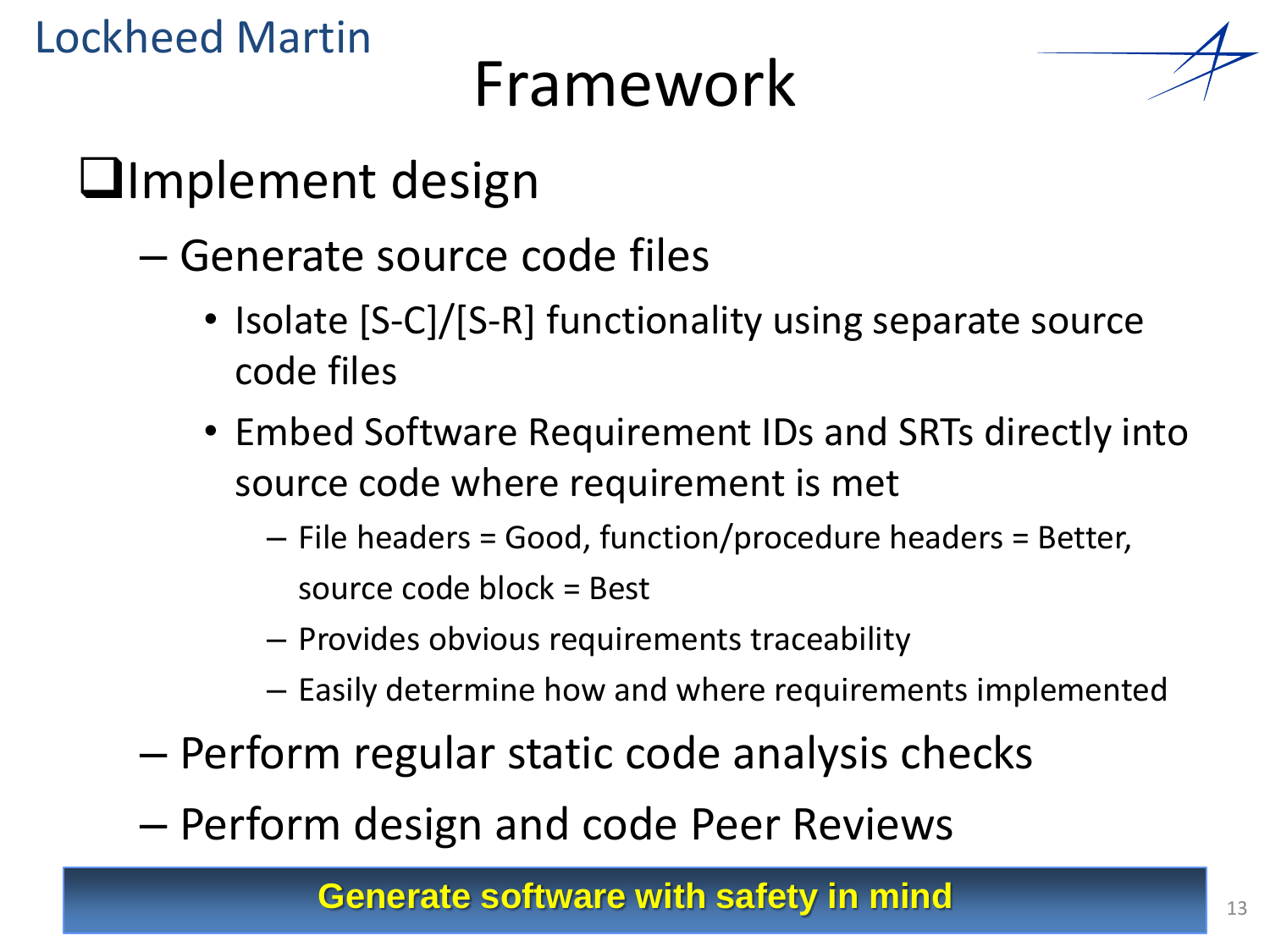### Framework



 $\blacksquare$ Test

- Generate test cases
	- Separate test cases for [S-C]/[S-R] code
	- Test cases must be traced to every requirement (i.e., must have a Requirements Traceability Matrix)
	- Include GO paths, NO GO paths, nominal, off nominal, in limits, out of limits, and duration/stress conditions
	- Automated test tools/test sets are best
- Create code coverage analysis
	- Code Inspections may be necessary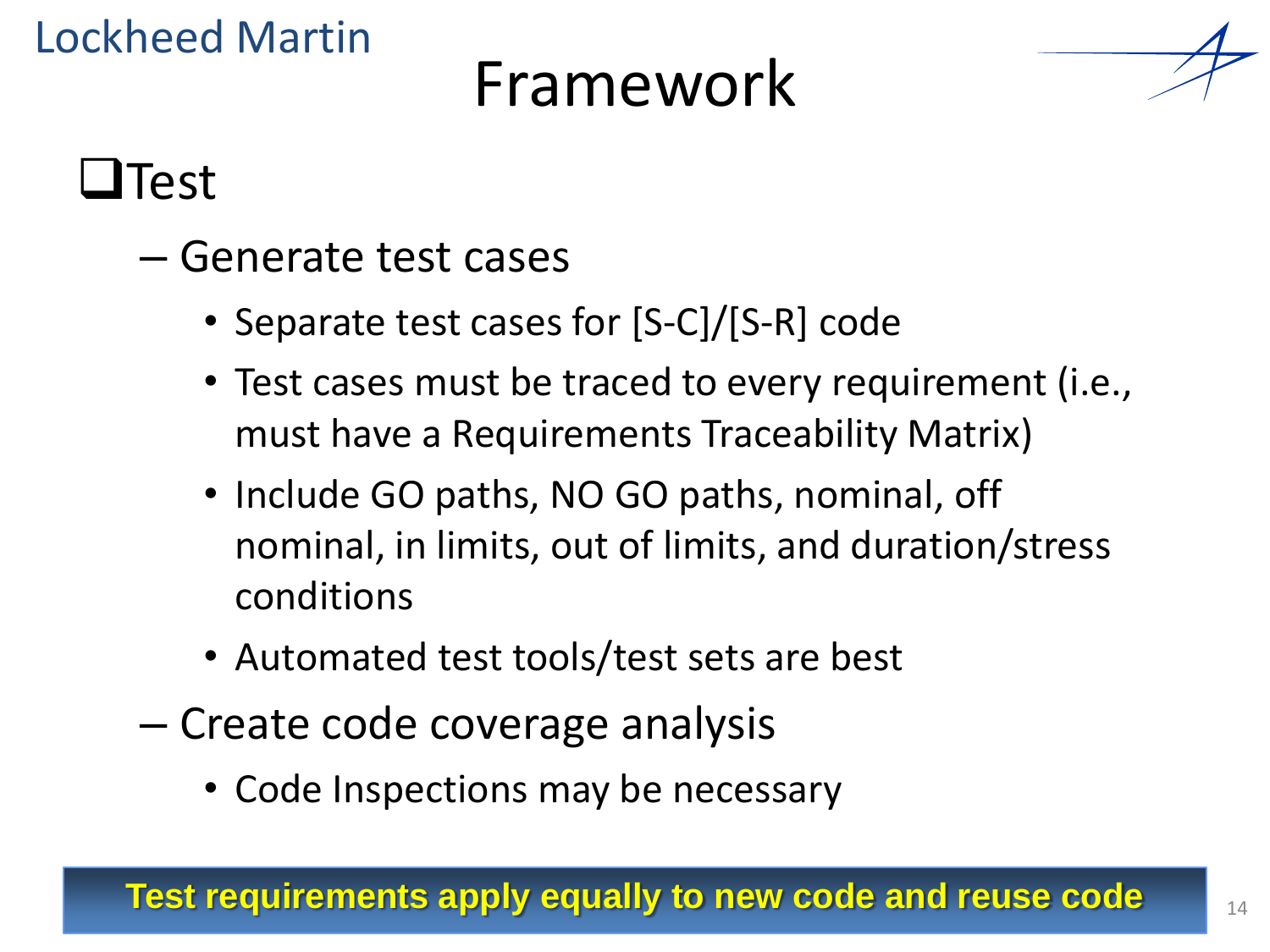

- **□ Safety Board/Joint Services Review Board** Presentations
	- Update on a regular basis
	- Expect recommendations/actions
		- These are good things!
	- Present Safety Compliance Assessment results
	- Allow time to assemble Technical Data Package (TDP)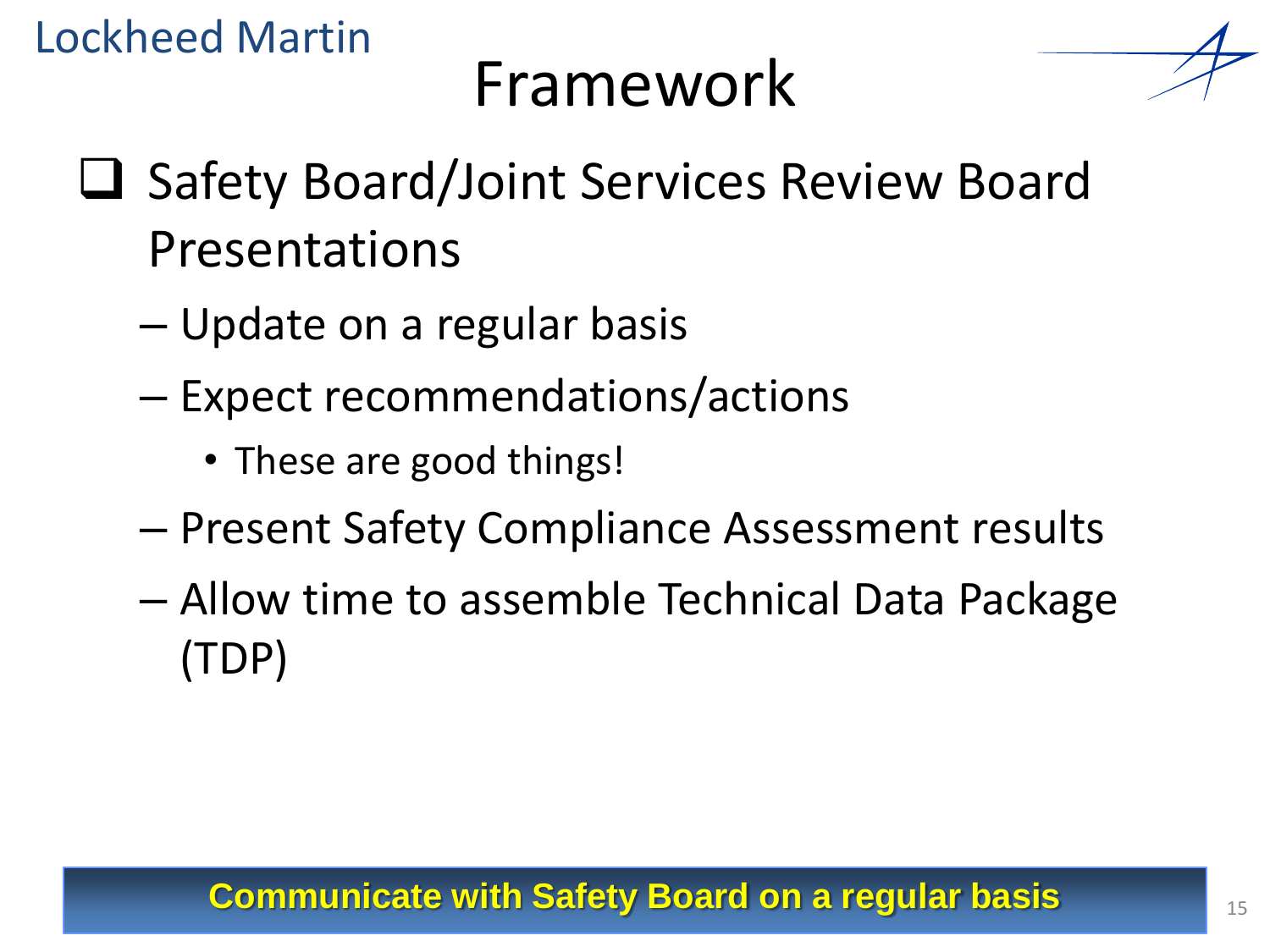#### Lockheed Martin Framework Review

- $\checkmark$  Create plan
- Form Safety Compliance Workgroups (SCWGs)
- Convene customer Technical Interchange Meetings
- Create baseline work products
- $\checkmark$  Create design
- $\checkmark$  Implement design
- Test
- Safety Board Presentations

#### **Standard engineering practices with Safety interlaced throughout entire process**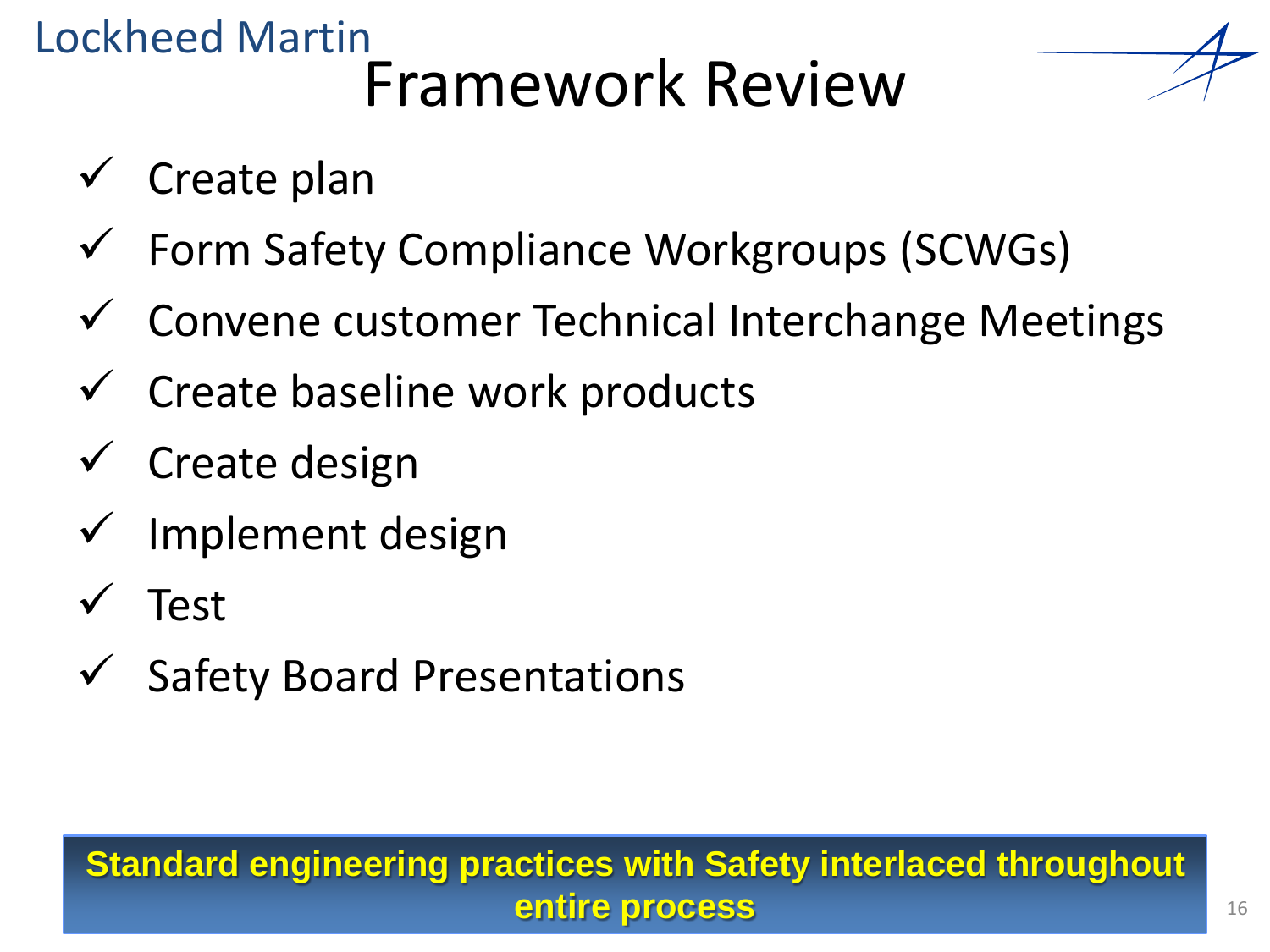#### Lockheed Martin Lessons Learned

- Modify standard framework
- Follow basic design practices with Safety from start
	- Always better to understand what is required up front
		- Understand current safety guidelines/requirements
		- Things change over time
	- Reuse isn't free
		- Don't over estimate "savings"
		- Remember to assess technical "debt"
- Include Safety in all phases
	- Do not be afraid to interact with Safety Boards
	- Traceability is key (document, document, document!)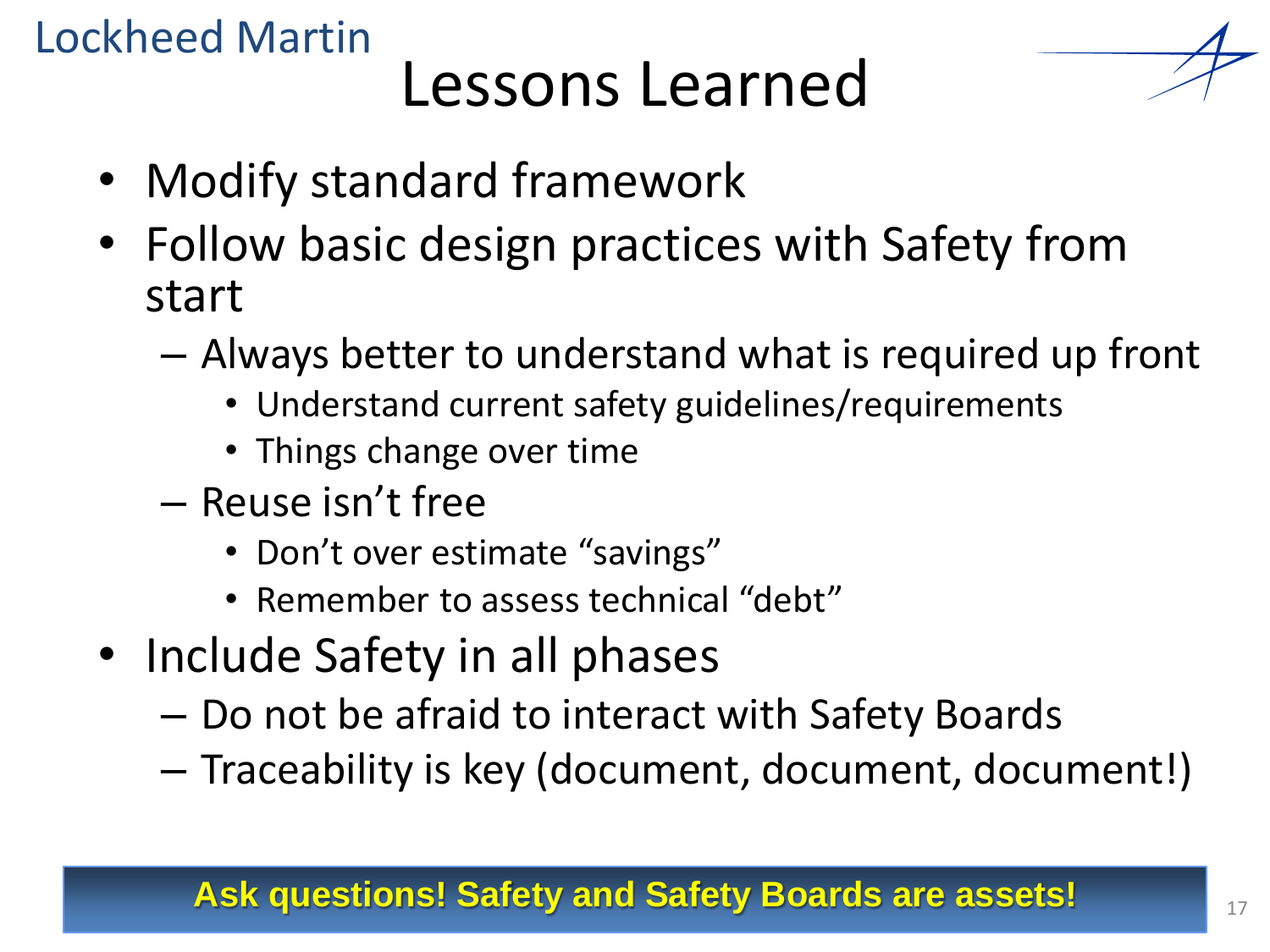#### Lockheed Martin Proof of Principal Testing

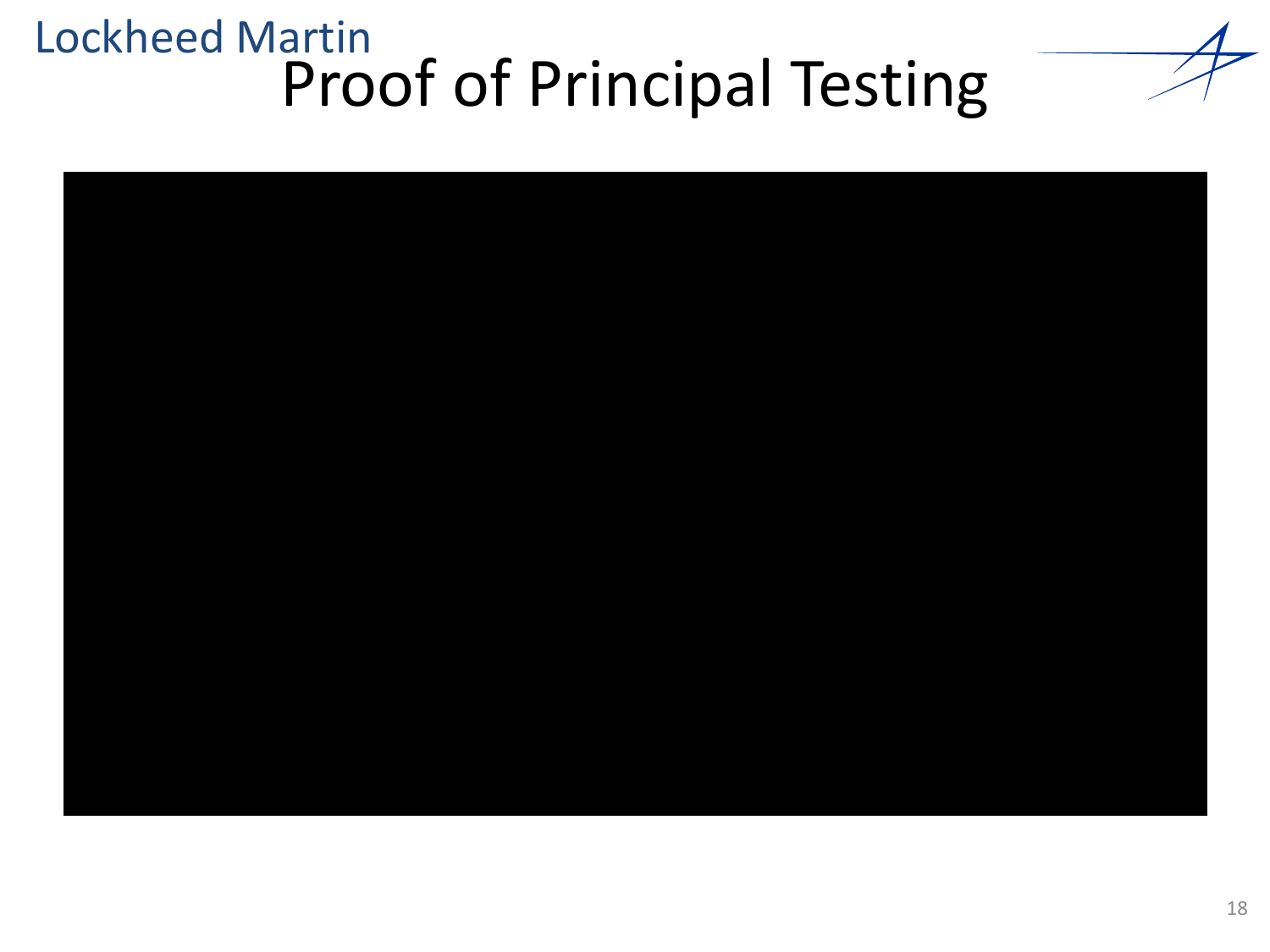### Questions